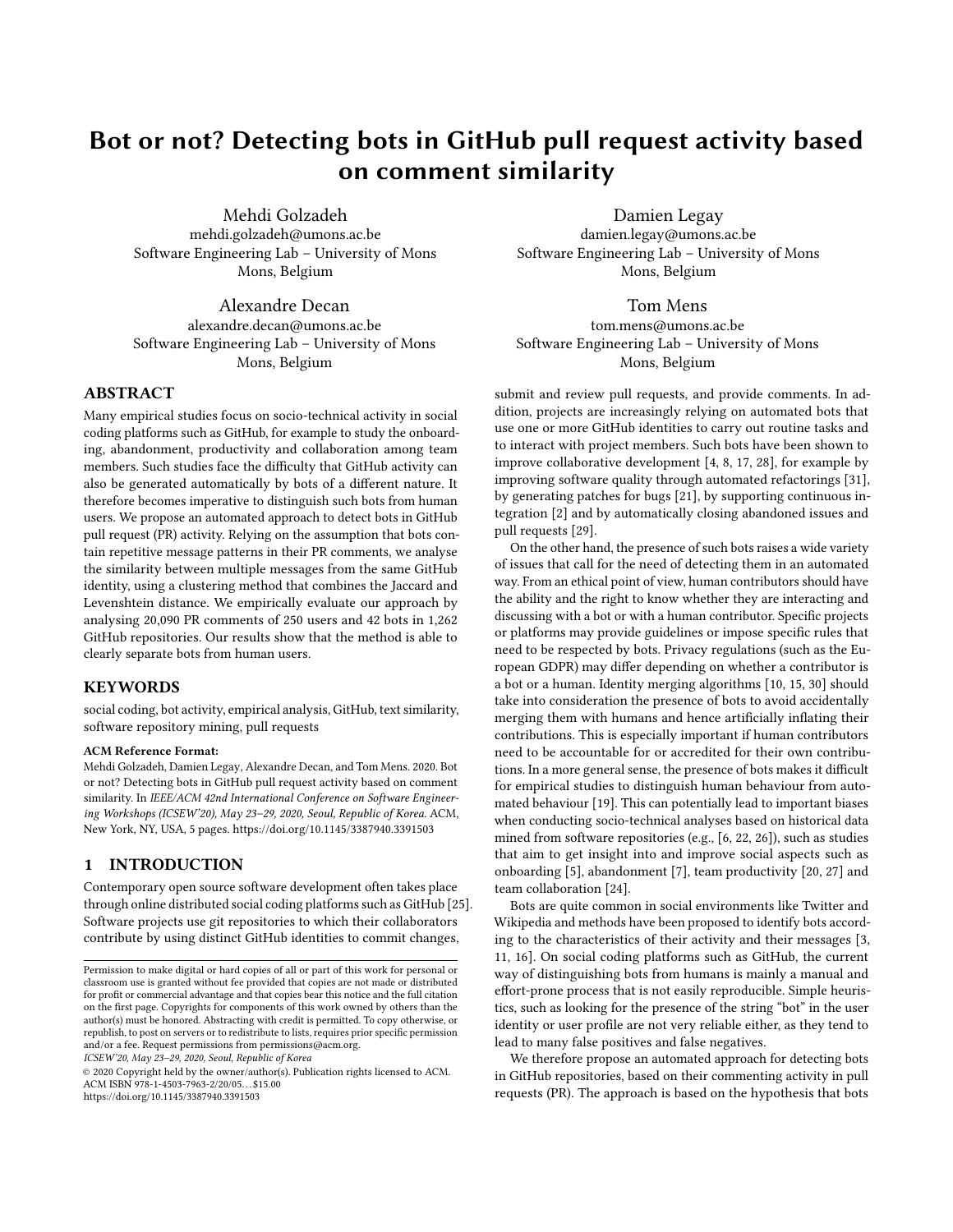<span id="page-1-0"></span>Table 1: Examples of repetitive message patterns observed in PR comments of bots contributing to GitHub repositories for Cargo projects. The ... part of the message tends to vary across different comments.

| bot name            | PR comment message patterns                                                                                                                        |  |  |  |
|---------------------|----------------------------------------------------------------------------------------------------------------------------------------------------|--|--|--|
| coveralls           | [![Coverage Status]Coverage increased $(+,%)$ to % when pulling on into on                                                                         |  |  |  |
|                     | [![Coverage Status]Coverage decreased (-%) to % when pulling on into on                                                                            |  |  |  |
|                     | [![Coverage Status]Coverage remained the same at % when pulling on into  on                                                                        |  |  |  |
|                     | ## Pull Request Test Coverage Report for [Build ]                                                                                                  |  |  |  |
| homunkulus          | The latest upstream changes (presumably ) made this pull request unmergeable. Please resolve the merge conflicts.                                  |  |  |  |
|                     | :brokenheart: Test failed - [status-travis]                                                                                                        |  |  |  |
|                     | : hourglass: Testing commit  with merge                                                                                                            |  |  |  |
|                     | :pushpin: Commit  has been approved by                                                                                                             |  |  |  |
| <b>CLAassistant</b> | All committers have signed the CLA.                                                                                                                |  |  |  |
|                     | Thank you for your submission, we really appreciate it. Like many open source projects, we ask that you sign our [Contributor License Agreement]() |  |  |  |
|                     | before we can accept your contribution                                                                                                             |  |  |  |
| rfcbot              | proposal cancelled                                                                                                                                 |  |  |  |
|                     | Team member  has proposed to merge this. The next step is review by the rest of the tagged teams:                                                  |  |  |  |
|                     | :bell: **This is now entering its final comment period**, as per the [review above] :bell:                                                         |  |  |  |
|                     | The final comment period, with a disposition to **merge**, as per the [review above], is now **complete**.                                         |  |  |  |
|                     | The final comment period is now complete.                                                                                                          |  |  |  |

tend to produce comments that very frequently feature sets of repetitive message patterns in their comments, whereas the variation in the comments made by humans is expected to be higher. Table [1](#page-1-0) provides anecdotal evidence of this hypothesis by showing some examples of manually identified bots in Cargo projects hosted on GitHub. Although each of these bots serves a very different purpose, they all reveal repetitive message patterns.

Based on the above hypothesis, we present a technique to identify bots by computing, for each GitHub identity (which can be a human or a bot), the pairwise distance between its comment messages, clustering these distance metrics to take into account different groups of repetitive message patterns, and using quantitative information about these clusters to distinguish bots from humans.

## 2 DATASET

To conduct an empirical study we need a dataset containing historical data of many distinct GitHub repositories and contributor identities. Following the advice of Kalliamvakou et al. [\[13\]](#page-4-25) we need to avoid repositories that have been created merely for experimental or personal reasons, or that only show sporadic traces of PR comments. Good candidate datasets are collections of repositories associated to the collaborative development of open source software packages for specific programming languages. For example, the Cargo package registry for the Rust programming language [\(crates.io\)](crates.io) contains over 34K packages of which 77% are being developed on GitHub.

We relied on version 1.2.0 of the libraries.io datadump to extract the metadata of more than 15K Cargo packages [\[14\]](#page-4-26) and their associated git repositories. Many packages share the same git repository. We ignored all packages that did not have any associated git repository or whose git repository was not hosted on GitHub. In addition, some git repositories were no longer available at the time of data extraction, restricting our initial dataset to 9,954 GitHub repositories.

For each of these repositories, we used the GitHub API to extract all PRs submitted during a 3-month period (from March to June 2018). Only 1,445 of the considered repositories had PRs within that time period, accounting for 19,632 PRs, including more than 109K distinct comments submitted by 3,250 distinct identities. Since our aim is to identify bots based on their commenting activity we require a sufficient number of PR comments per identity. Hence, we ignored identities with fewer than 20 comments.

To validate our approach we need a ground truth of bot identities. To this end, we identified bots based on a combination of different methods. First we gathered evidence of bots that were reported by other researchers  $[1, 2, 8, 28, 29]$  $[1, 2, 8, 28, 29]$  $[1, 2, 8, 28, 29]$  $[1, 2, 8, 28, 29]$  $[1, 2, 8, 28, 29]$  $[1, 2, 8, 28, 29]$  $[1, 2, 8, 28, 29]$  $[1, 2, 8, 28, 29]$  $[1, 2, 8, 28, 29]$  and websites.<sup>[1](#page-1-1)</sup> We also checked for presence of the word "bot" in the name and profile information of each GitHub identity, as this is frequently the case [\[28\]](#page-4-5).

For all such identities two distinct authors of this paper manually and independently verified whether the identity was actually a bot, and false positives were removed. To gather instances of false negatives, i.e., bots without the word "bot" in their name (e.g., "bors") we manually eyeballed all identities in our dataset to look for further evidence of bot presence until we reached a sufficient number of bot identities to be able to carry out a proper evaluation. In this way, we managed to identify 42 bots in our dataset, and at least two authors of this paper independently confirmed their bot status. Out of these 42 bots account, 17 cases (i.e., about 40%) do not contain the string "bot" in their username.

Since our initial dataset contains, as one would expect, many more human identities than bot identities, we manually selected 250 random distinct human identities for inclusion in the analysis. Again, these identities were manually verified and confirmed to be real humans by at least two authors of this paper. Table [2](#page-1-2) summarizes the characteristics of the reduced dataset we have used for our case study.

#### <span id="page-1-2"></span>Table 2: Summary of the dataset for the case study

|                          | <b>Humans</b> | <b>Bots</b> | Total  |
|--------------------------|---------------|-------------|--------|
| <b>GitHub identities</b> | 250           | 42          | 292    |
| <b>PR</b> comments       | 16.430        | 3.660       | 20,090 |
| GitHub repositories      | 692           | 694         | 1.262  |

<span id="page-1-1"></span>1 e.g.,<https://github.com/mairieli/awesome-se-bots>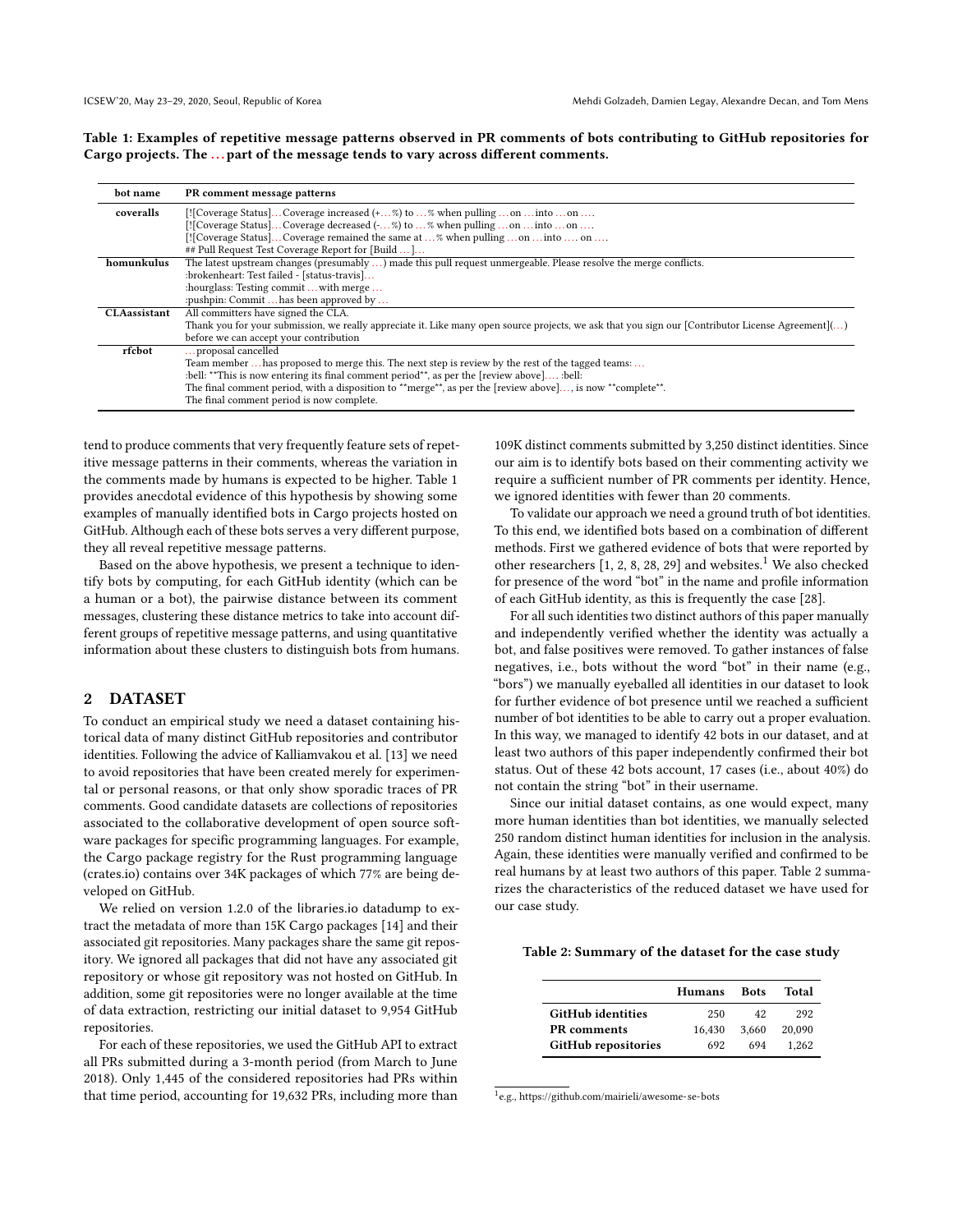It is important to point out that, although the proportion of humans and bots considered for our analysis (i.e., 250 against 42) does not reflect the proportion in the full dataset, where there is a significantly higher proportion of humans, this will be of no impact on our approach as it will solely rely on analysing the comments of individual accounts.

## 3 APPROACH AND RESULTS

The approach we propose is based on the assumption that bots exhibit more repetitive messages than humans, since they are expected to automate repetitive tasks. As a consequence, we expect messages made by bots to be more similar than messages made by humans. To measure this similarity, we rely on two well-known metrics: the Levenshtein edit distance [\[18\]](#page-4-28) and the Jaccard distance [\[12\]](#page-4-29).

The Levenshtein distance  $lev(C_1, C_2)$  quantifies the difference between two character sequences  $C_1$  and  $C_2$  by counting the number of single-character edits (insertion or deletion of a character, or a substitution of a character by another one). In this paper, we rely on the normalized Levenshtein distance:

$$
\mathcal{L}(C_1, C_2) = \frac{lev(C_1, C_2)}{max(|C_1|, |C_2|)}
$$

The Jaccard distance  $J(C_1, C_2)$  compares the number of distinct common words in  $C_1$  and  $C_2$  with the total number of distinct words in  $C_1$  and  $C_2$ . If words(C) denotes the set of words in C, then the Jaccard distance between  $C_1$  and  $C_2$  is computed as:

$$
\mathcal{J}(C_1, C_2) = 1 - \frac{|\text{ words}(C_1) \cap \text{words}(C_2)|}{|\text{ words}(C_1) \cup \text{words}(C_2)|}
$$

For each considered identity in the dataset, we computed the Levenshtein and Jaccard distance of all its pairs of PR messages. Figure [1](#page-2-0) shows for each identity (distinguishing between humans  $\times$  and bots  $\bullet)$  the mean Levenshtein and mean Jaccard distance between its pairs of messages. We observe that the two distances produce very similar results (Pearson correlation  $r = 0.97$ ), especially for identities corresponding to bots ( $r = 0.94$  as opposed to  $r = 0.79$  for humans).

<span id="page-2-0"></span>

#### Figure 1: Mean Levenshtein and Jaccard distances between pairs of messages, per identity.

The presence of points outside the diagonal of Figure [1](#page-2-0) (dotted grey line) however indicates that both distance metrics are not redundant. This is not surprising since, by definition, they are complementary in that they focus on different aspects of the messages being compared: the Jaccard distance is based on a set difference and takes lexical diversity into account; whereas the Levenshtein

distance is based on a string edit distance, thereby taking the sequential structure of the message into account.

We also observe from Figure [1](#page-2-0) that both distance metrics seem to be relatively effective in distinguishing humans from bots: as expected, the majority of humans have higher mean distances than bots. For instance, half of the humans have a mean distance of 0.92 for Jaccard and 0.83 for Levenshtein, whereas half of the bots have a mean distance of 0.06 for both metrics. Nevertheless, neither of these two metrics taken individually makes it possible to correctly discriminate bots in the set of considered identities. Even if humans can be identified on the basis of higher mean distances, this does not effectively distinguish them from bots, since we observe that some bots also have such high mean distances. Manual inspection of these bots revealed that, while they do have repetitive messages, these messages follow several distinct patterns, implying a higher distance value when two messages belonging to different patterns are compared.

Since the distance between messages does not take into account the presence of several patterns in messages belonging to bots, we apply an intermediate clustering step on the messages of each identity. This step aims to identify the number of patterns used by each identity. Indeed, as human messages tend to be more diverse in content than bot messages, we expect them to be spread across many small clusters, whereas we expect bot messages to be concentrated in a small number of large clusters.

For this clustering step we relied on DBSCAN [\[9,](#page-4-30) [23\]](#page-4-31), a common density-based spatial clustering algorithm. Other clustering techniques could have been used for this task as well, but DBSCAN has the advantage of not requiring to specify the number of expected clusters. Moreover, it can generate clusters of unequal sizes and allows clusters to contain a single item. Since we observed from Figure [1](#page-2-0) that Levenshtein and Jaccard distances are not redundant, we combined them for the clustering task, as follows:

$$
\mathcal{D}(C_1, C_2) = \frac{\mathcal{L}(C_1, C_2) + \mathcal{J}(C_1, C_2)}{2}
$$

<span id="page-2-1"></span>

Figure 2: Number of clusters (= message patterns) and number of considered messages per identity.

Figure [2](#page-2-1) shows the number of resulting clusters and the number of considered messages for each identity. We observe a clear separation between, on the one hand, bots having a lower number of clusters regardless of the number of messages and, on the other hand, humans with a variable, larger number of clusters.

Distinguishing bots and humans based on the number of clusters seems promising, since all 42 bots have 10 clusters or fewer,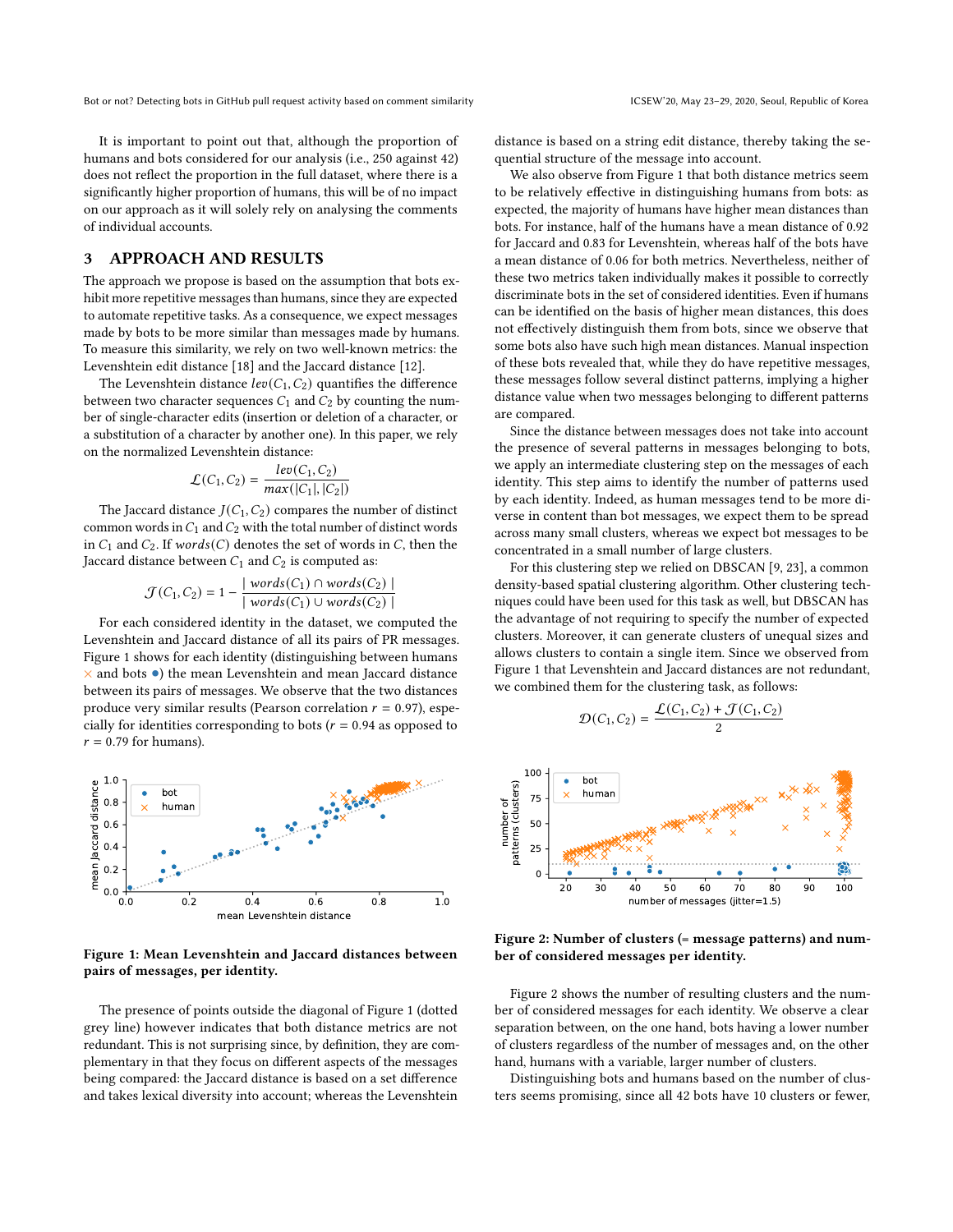while 249 out of the 250 humans have at least 14 clusters. The remaining human contributor has exactly 10 clusters. Manual inspection of the messages of this specific contributor revealed that this contributor performs code reviews through an external tool that automatically generates specific and repetitive headers and footers in each message. This contributor had only 23 messages in our dataset, resulting in a lower number of clusters than other humans, close to the numbers we observed for bots.

As a result, classifying bots based on a threshold of 10 clusters (dotted grey line in Figure [2\)](#page-2-1) achieves a recall of 100% and an accuracy of 97.7%.

## 4 DISCUSSION

In this paper, we proposed an automated approach for distinguishing bots from human contributors in GitHub repositories, based on their commenting activity in pull requests. The approach is based on the assumption that bots tend to produce comments that very frequently feature sets of repetitive messages. Such sets are identified by means of a clustering step based on a combination of the Levenshtein and Jaccard distances. The results we obtained are promising, since we found that the number of clusters (i.e., patterns) permits distinction of bots from humans, and that a value of 10 clusters is a discriminating threshold resulting in only one misclassified contributor in our setup. Moreover, the approach allowed us to identify bots that were not detected by existing methods so far.

The main limitation of our work stems from the size of the dataset containing only 292 GitHub identities. A larger dataset will enable us to perform hyper-parameter tuning, notably to assess the impact of the number of messages that must be considered for each identity. We expect the model to be more accurate when presented with more messages, as fewer messages will most likely lead the approach to misclassify contributors making use of some repetitive messages (e.g., "Thanks!"), or making heavy use of commands in their comments (e.g., "bors +r", used to merge a pull request).

The dataset we relied on contains only repositories related to Cargo packages. Including a larger and broader set of repositories will certainly lead us to discover wider variety of bots. We are confident that our approach will generalise to other types of bots since bots tend to rely on a limited set of patterns for their interactions. Although we did not encounter any bot that exhibited more than 10 different message patterns, some bots can be set up to produce different message patterns in different projects, thereby inflating the number of clusters reported by DBScan. Even though this did not happen for the cases considered in our current study, it could possibly lead to some bots being misclassified as humans.

Moreover, we focused on comments made in pull requests, but other data sources can be considered as well. We expect our approach to generalise to issue comments, pull review comments and commit comments.

Therefore, an obvious future work is to create a much larger dataset, including more (non-Cargo specific) repositories, with more (types of) comments and, consequently, of bots. Creating such a dataset is not a trivial task, though. Although data collection is made accessible thanks to data sources such as the GitHub API, the creation of a ground truth requires the manual tagging of bots and humans, which is a very laborious and time-consuming task. We are convinced that publicly releasing such an annotated dataset will be very valuable for the research community, especially given the difficulty to create and obtain it.

As soon as we are able to validate the proposed approach on a much larger dataset, we aim to implement the resulting model within a tool or as a reusable software library. Such a tool would take an identity as input, and would analyse its comments to indicate whether this identity corresponds to a bot or to a human contributor. This kind of tool could be very valuable, notably to support empirical studies of software repositories that need to distinguish between bots and humans on a large scale.

# 5 CONCLUSION

When carrying out socio-technical empirical studies based on historical data mined from GitHub repositories, it is important to be able to distinguish bots from human contributors. We proposed an approach to do so based on PR commenting activity in GitHub repositories. Relying on the assumption that bots use a limited set of repetitive message patterns in their PR comments, we proposed to detect bots by computing clusters of similar messages produced by each GitHub identity, based on a combination of the Jaccard and Levenshtein distance.

Relying on the pull request comment activity in GitHub repositories of Cargo packages, we randomly selected 250 active human contributors and 42 distinct bots that were manually verified to obtain a ground truth against which to evaluate the approach. Taking into account over 20K PR comment messages, our approach revealed that bots consistently exhibit fewer message patterns than humans, making this a discriminating feature to detect bots.

These results are very encouraging, but further work is still required to refine the parameters of the approach, and to validate the resulting model on a larger dataset.

# ACKNOWLEDGMENT

This work is supported by the Fonds de la Recherche Scientifique – FNRS under Grants number T.0017.18, O.0157.18F-RG43 and J.0151.20.